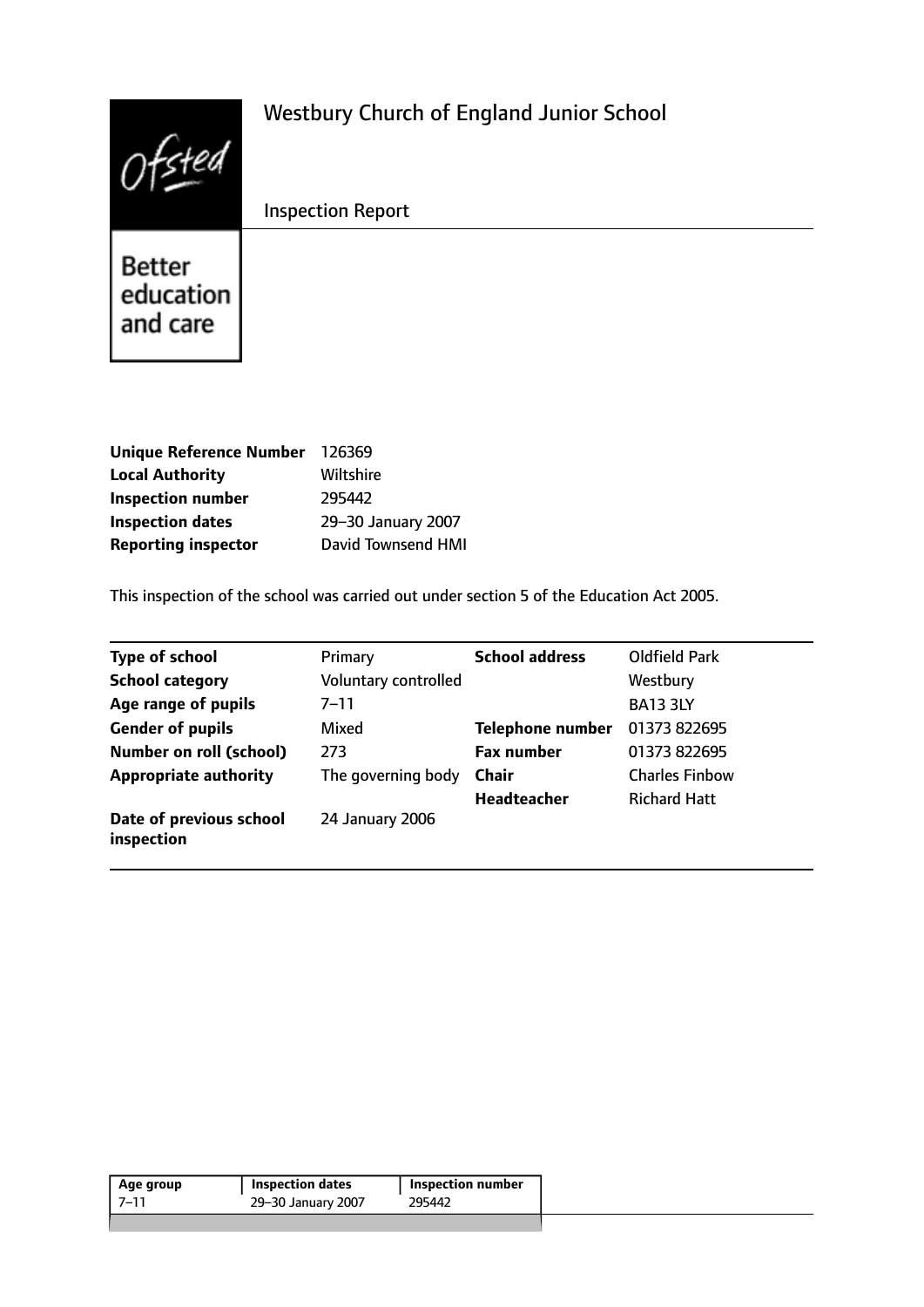© Crown copyright 2007

Website: www.ofsted.gov.uk

This document may be reproduced in whole or in part for non-commercial educational purposes, provided that the information quoted is reproduced without adaptation and the source and date of publication are stated.

Further copies of this report are obtainable from the school. Under the Education Act 2005, the school must provide a copy of this report free of charge to certain categories of people. A charge not exceeding the full cost of reproduction may be made for any other copies supplied.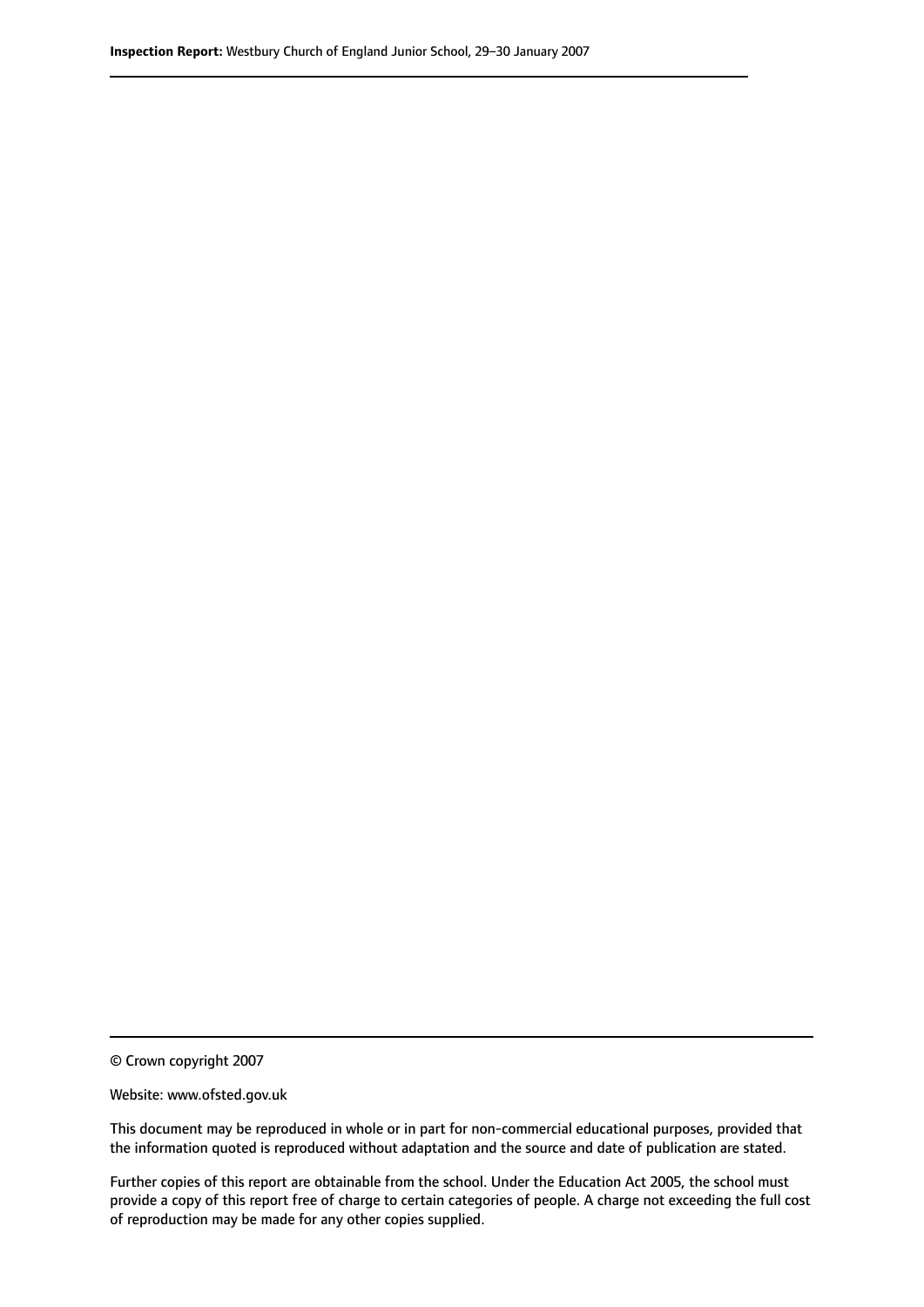# **Introduction**

The inspection was carried out by two of Her Majesty's Inspectors, accompanied by an Additional Inspector.

# **Description of the school**

Westbury is an above average sized junior school. When pupils enter the school their attainment is below the national average. The majority of pupils are from a White British background. The proportion of pupils with learning difficulties is above the national average. A very small number of pupils come from minority ethnic groups.

### **Key for inspection grades**

| Good         |
|--------------|
|              |
| Satisfactory |
| Inadequate   |
|              |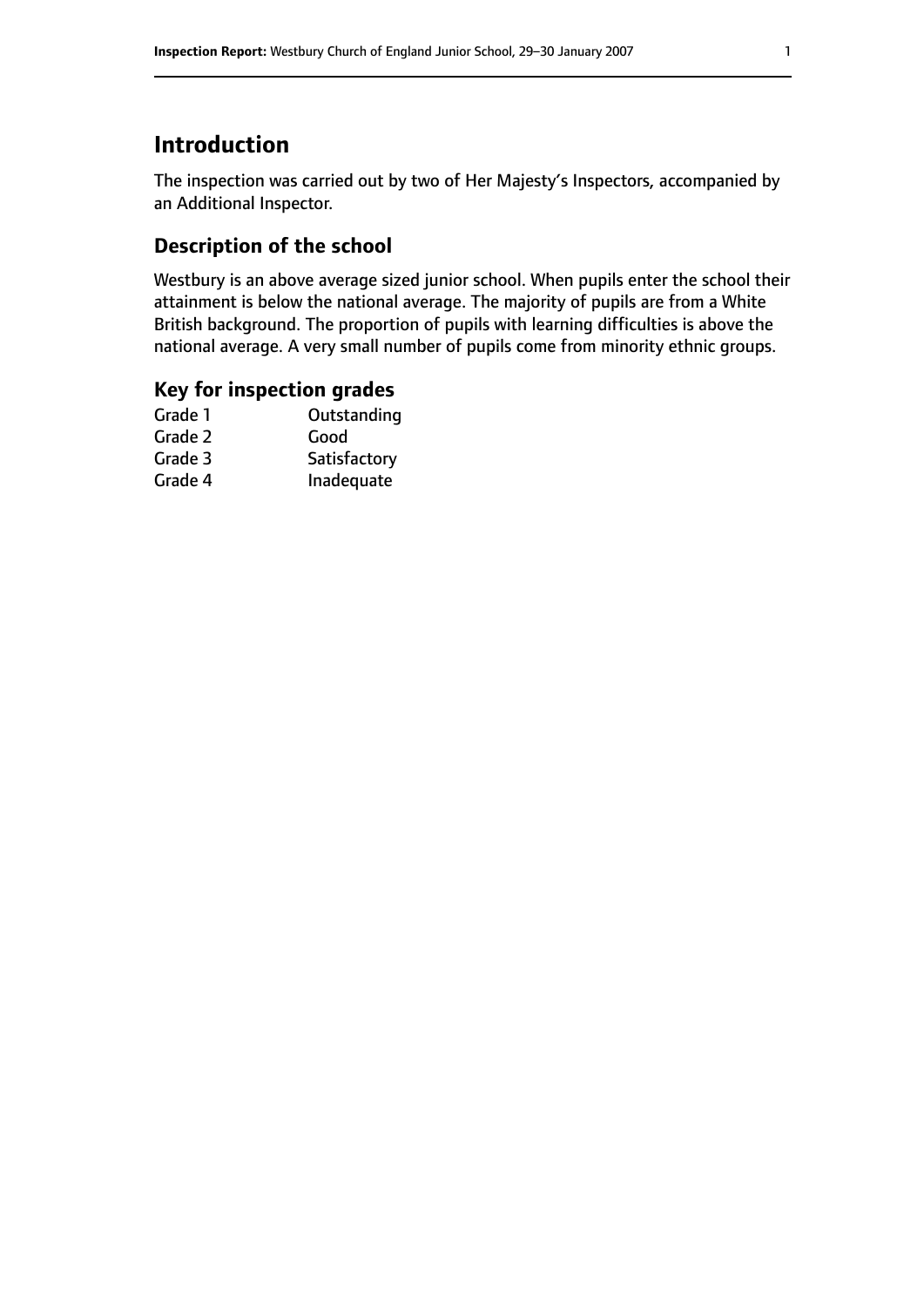# **Overall effectiveness of the school**

#### **Grade: 3**

In accordance with Section 13 (5) of the Education Act 2005, HMCI is of the opinion that this school no longer requires significant improvement.

This is a satisfactory and improving school. Parents' views of the school are very positive and one commented that it offers a 'friendly and caring environment' and inspectors agree. Relationships are strong and behaviour is good. Pupils are polite, have positive attitudes to learning and enjoy school. The headteacher has united his team of staff, who work well together in their drive to raise pupils' achievement. He has also established good partnerships with parents, pupils and governors, who share his vision of a school where all pupils and adults are valued and success is celebrated. Parents overwhelmingly approve of the school's work in educating their children.

Standards across the school are below expectations. However, pupils' achievement is now satisfactory, an improvement since the last inspection. This is because the school carefully tracks pupils' progress and hasimproved the teaching in English, mathematics and science. Pupils with learning difficulties and disabilities make progress equal to that of their peers. However, weaknesses in assessing pupils' progress mean that targets and work set for learners do not match their specific needs precisely enough and this impedes them from making faster progress in catching up lost ground.

Teaching is satisfactory with good features. The curriculum is satisfactory and offers pupils enjoyable learning opportunities within and beyond the school day. Teachers and teaching assistants plan well in teams to provide interesting activities and afford pupils the opportunity to discuss and reflect on their learning together. Pupils also do not get enough opportunities to write at length. Handwriting and presentation are not taught consistently and as a consequence, standards in this aspect of pupils' work are poor. The care, guidance and support for pupils are satisfactory. The leadership team uses a wide variety of information to develop a clear understanding of the school's strengths and areas for development, which it knows well. A range of strategies have been deployed to counter weaknesses in provision and consequently, pupils' achievement has improved. However, these initiatives are not yet fully based on accurate assessments of pupils' day-to-day learning needs. The school has worked consistently to address the issues identified at the last inspection and has a satisfactory capacity to improve further.

#### **What the school should do to improve further**

- Sharpen assessment so that teaching consistently addresses the gaps in pupils' skills and knowledge.
- Improve standards in handwriting and presentation.
- Ensure that pupils are given further opportunities to write at length.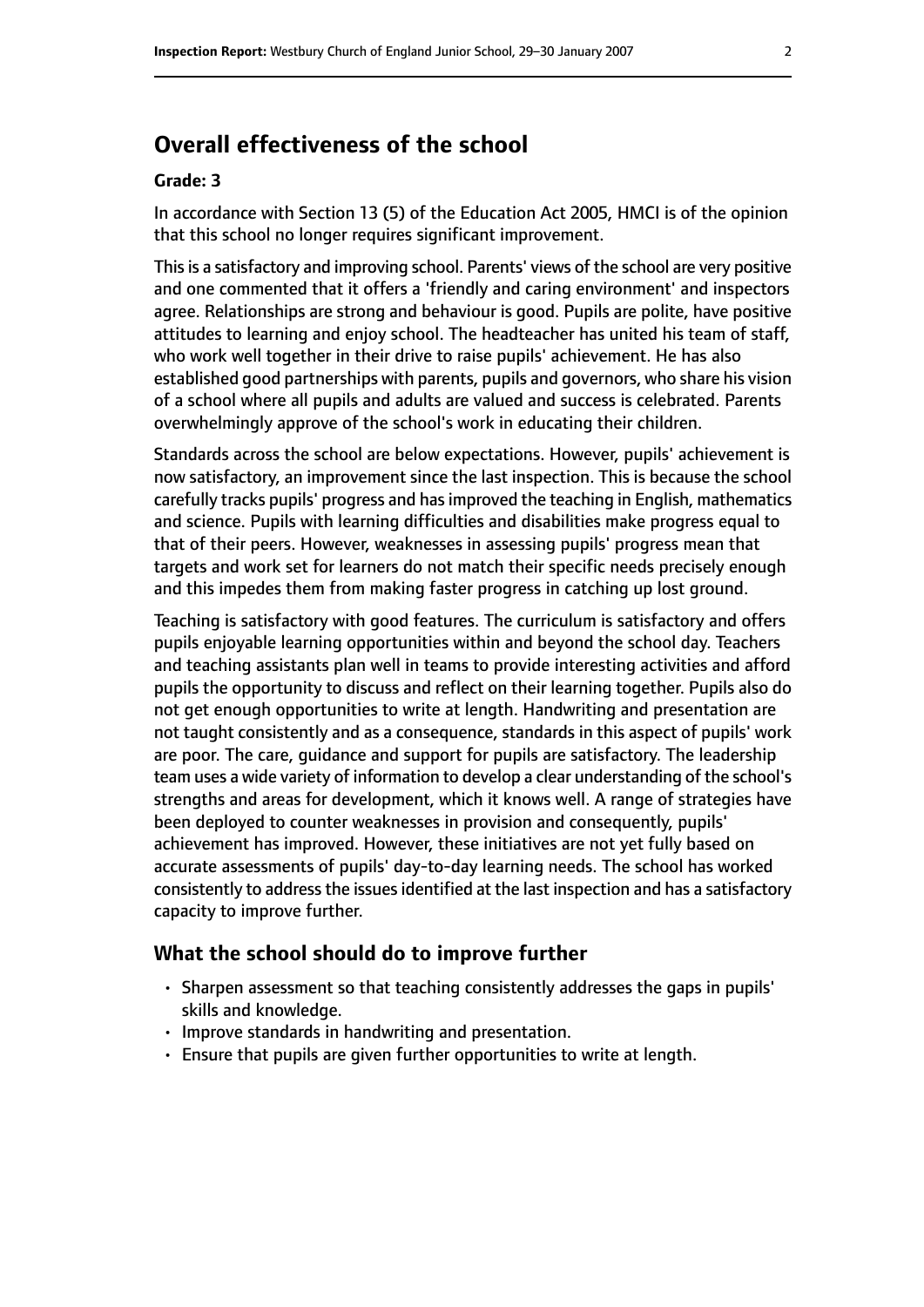### **Achievement and standards**

#### **Grade: 3**

Achievement, which was inadequate at the time of the last inspection, is now satisfactory and improving. This is due to improvements in the teaching of English, mathematics and science. Pupils' progress is closely monitored and the information gained is used to provide support for those at risk of falling behind. Consequently, all pupils are growing in self-confidence as learners and they behave and concentrate well in lessons. Pupils with learning difficulties and disabilities also make satisfactory progress. However, the school acknowledges that there are too many pupils on the school's register and that there is insufficient clarity about procedures and support for lower attaining pupils.

Standards across the school remain below expectations. The school recognises this and has set itself challenging goals aimed at increasing the rate of pupils' progress. Each pupil now has targets in reading, writing and mathematics, but these are not built clearly enough upon a close analysis of the knowledge and skills pupils have yet to acquire.

### **Personal development and well-being**

#### **Grade: 2**

The personal development of pupils is good. Pupils enjoy their education and say that they love their school and would recommend it to others. Year 6 pupils are looking forward to their camping trip and all pupils clearly appreciate the range of trips and visits. Pupils' attitudes and behaviour are good and they relate well with each other and adults. They are eager to talk about their school and have positive attitudes to learning. Attendance, which has improved since the last inspection, is above average.

Pupils feel safe at school because issues like bullying are dealt with effectively. They display a good sense of their own and others' safety in class and around school. The school council and prefects make an important contribution to school life and they have played a useful role in planning for a skateboard park in the local community. Spiritual, social and cultural development is satisfactory. Pupils show growing moral awareness in their support for charities and environmental issues. The 'Green Team' is particularly active and displays show how aware pupils are of the need to conserve water.

Most pupils take part in a range of extra-curricular activities and understand why sport and exercise are important. Pupils have a clear understanding of what is meant by a healthy lifestyle. For example, they are aware of the importance of eating a balanced diet but their lunch boxes do not always reflect this. Some pupils prefer crisps and chocolate despite the prefects' tuck shop provision of fruit. Pupils' basic skills have improved. They know how to work independently and in groups and by Year 6 pupils feel adequately prepared for the next stage of education.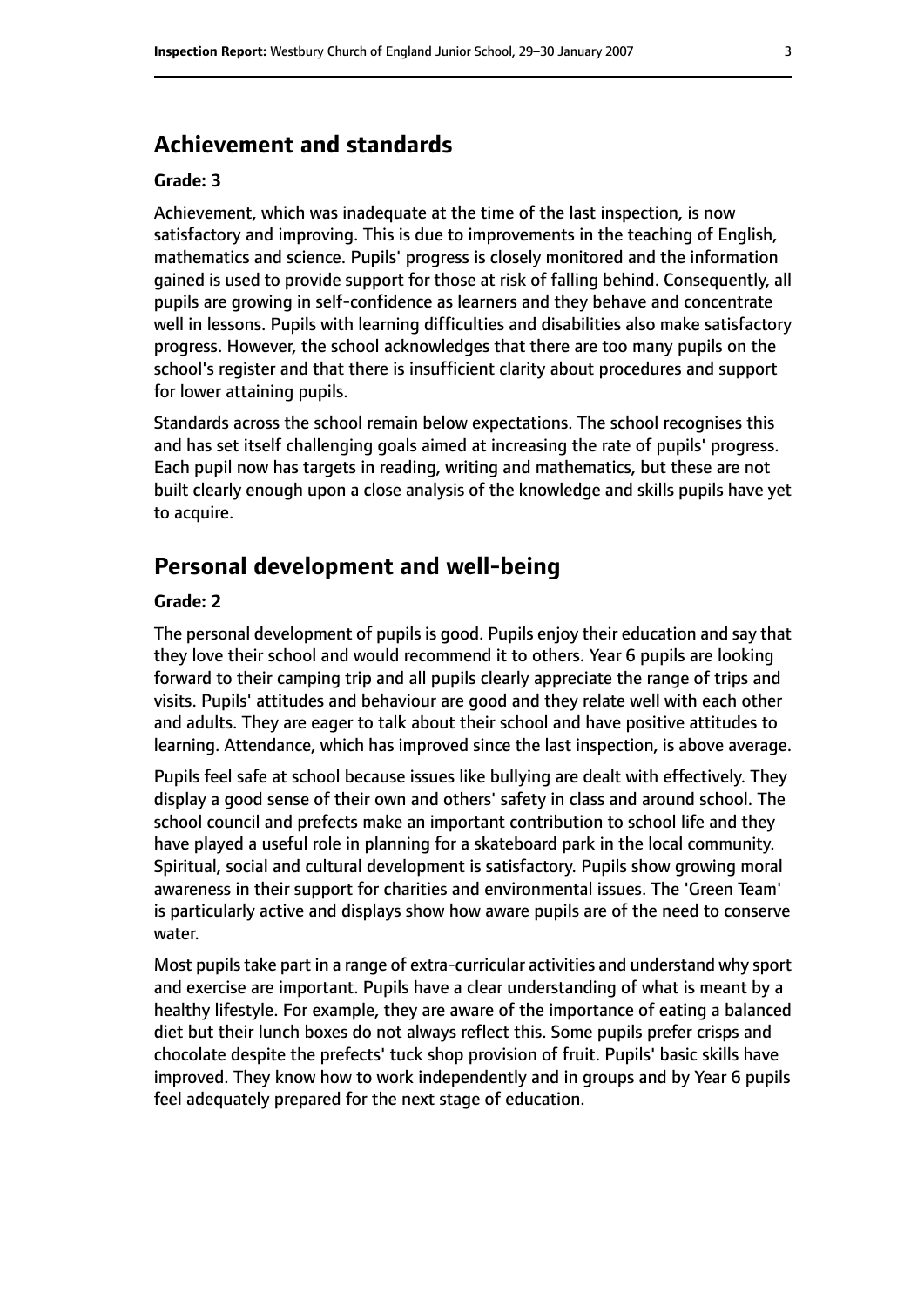# **Quality of provision**

#### **Teaching and learning**

#### **Grade: 3**

Teaching presents an improving picture. Although remaining satisfactory since the last inspection, inspectors observed an encouraging proportion of good teaching. No unsatisfactory teaching was observed. The school has worked to good effect to bring about this improvement, and pupils are now making satisfactory progress as a result.

During the best lessons, teachers give lively presentations which motivate pupils and use a good range of questions to test pupils' understanding. There are good opportunities for pupils to discuss their work and opinions with each other and then to contribute to purposeful class discussion. In the lessons where pupils achieve the most, teachers ensure that pupils know exactly what to do, and how much time they have to do it. They then check regularly that pupils are on track.

Although planning is now geared to the needs of different ability groups, the school agrees that the assessment of gaps in pupils' learning is not yet secure enough to pinpoint exactly what pupils need to learn next. The best marking gives pupils an opportunity to consider improvements to their work, but effective advice of this kind is not consistently available to all pupils.

The school is aware that the teaching of handwriting is inconsistent and has resulted in standards which are too low. In some classes, pupils have insufficient opportunities to write at length. Teachers sometimes miss opportunities to give pupils a clear understanding of what is involved in crafting and refining a piece of writing, for example by drawing comparisons with a model piece.

#### **Curriculum and other activities**

#### **Grade: 3**

The curriculum is satisfactory. The school recognises that, in trying to teach all the nationally devised literacy and mathematics objectives to each year group, teachers are not always ensuring depth of understanding. Teachers are not yet consistently using their professional judgement in devising a curriculum for pupils that is more closely matched to the gaps identified in their reading, spelling and writing skills.

The school has worked hard to make the curriculum more enjoyable. The school's 'Numeracy Fun Days' have enabled parents to work on mathematical challenges alongside their children. Physical education is well emphasised; over 75 children represent the school at various sports fixtures at local or county level. Swimming provision is well aimed at ensuring that all pupils are able to swim 25 metres by the time they leave the school.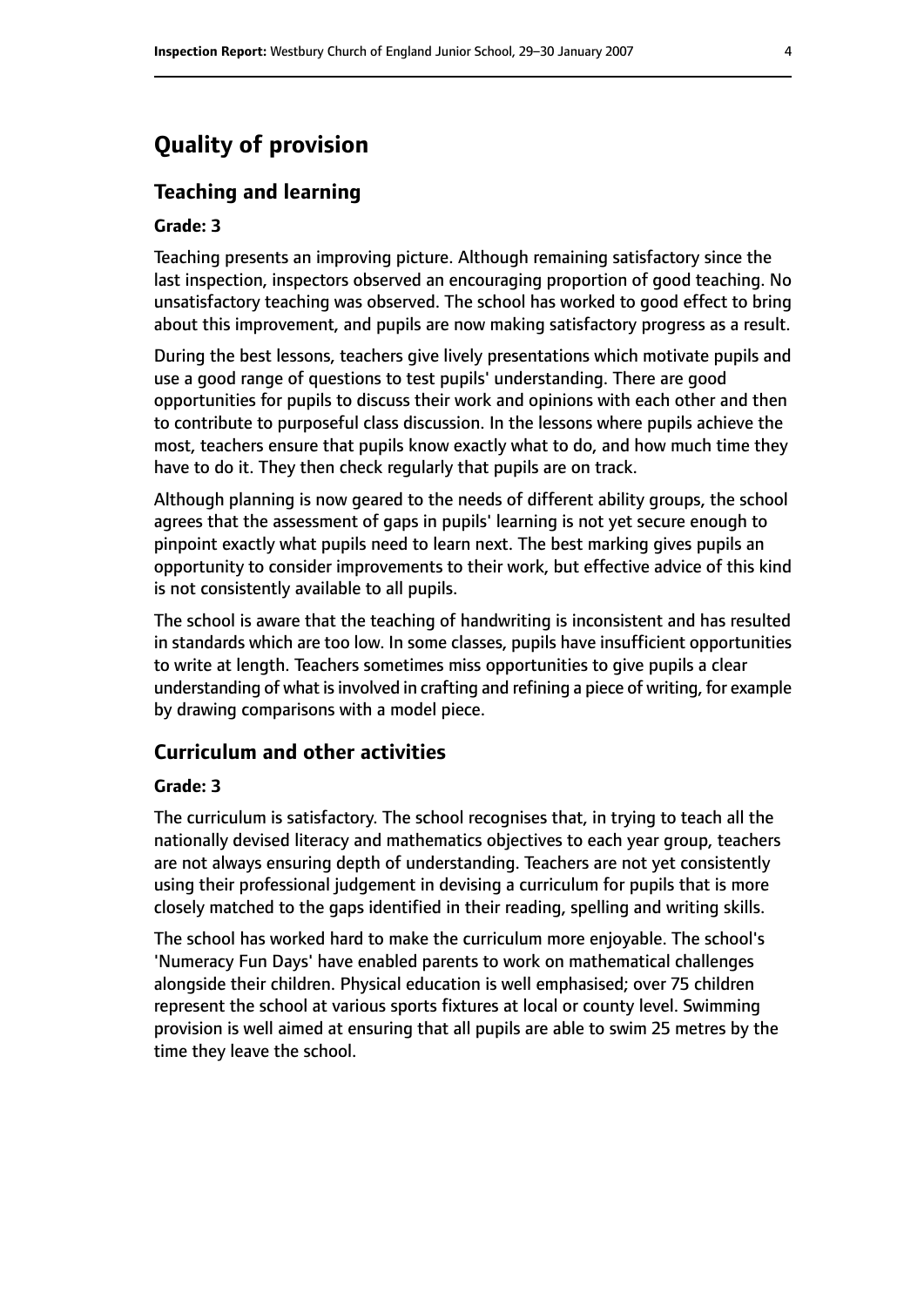#### **Care, guidance and support**

#### **Grade: 3**

Care, guidance and support for pupils are satisfactory. Pupils are learning in a caring environment where they are supported as individuals. Health and safety procedures and child protection arrangements are satisfactory. Parents have been encouraged to be actively involved in their child's learning and the life of the school. As a consequence, they are supportive of the school.

The management of behaviour and attendance is good. Pupils are well supervised around the school and during break and lunchtimes. All staff exercise care and attention to ensuring pupils feel safe and supported and any incidents which may occur are investigated promptly, although records of specific incidents are not kept in an easily accessible format. Planning for managing educational visits is good and ensures that all pupils can participate.

The school's links with outside agencies are used well for supporting pupils with learning difficulties and disabilities. Pupils say that teachers help them to learn by setting targets and by encouraging and rewarding effort. However, pupils are sometimes unsure about what the targets mean and thus how to improve their work.

### **Leadership and management**

#### **Grade: 3**

Leadership and management are satisfactory. The headteacher has united staff, pupils, parents and governors in sharing his commitment to raising levels of pupils achievement. He has developed the role of other leaders in the school well, and with them he has established an accurate evaluation of the school's effectiveness. The school has utilised ongoing and effective support from the local authority well to help it establish raised expectations and focused plans for improvement. It has also surveyed pupils' and parents' views carefully in drawing up these plans.

A range of strategies have been deployed to counter weaknesses in provision and consequently, pupils' achievement has improved. The school has developed its own systems for tracking pupils' progress and improving teaching, particularly in English, mathematics and science, which have resulted in pupils' satisfactory achievement in these subjects. However, best practice in assessment-based target setting for individual pupils has not been disseminated thoroughly enough.

The governing body, ably led by its Chair, has been supportive of the school and is actively involved in monitoring progress with its action plans. Its role as a critical friend is developing well and governors more readily hold the school to account for its actions. Satisfactory procedures for financial management are in place, plans for improvement are carefully resourced and the school provides satisfactory value for money.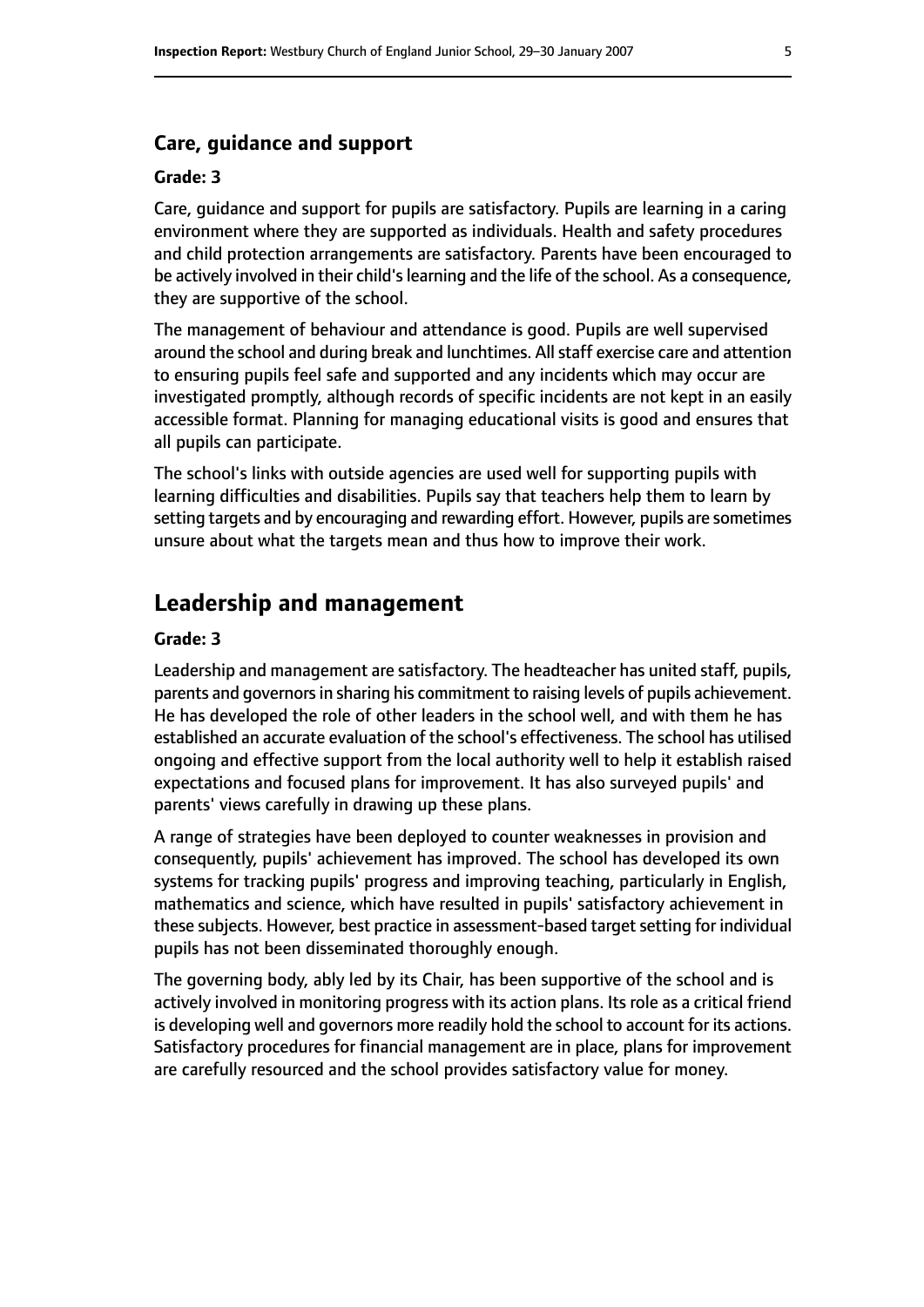**Any complaints about the inspection or the report should be made following the procedures set out inthe guidance 'Complaints about school inspection', whichis available from Ofsted's website: www.ofsted.gov.uk.**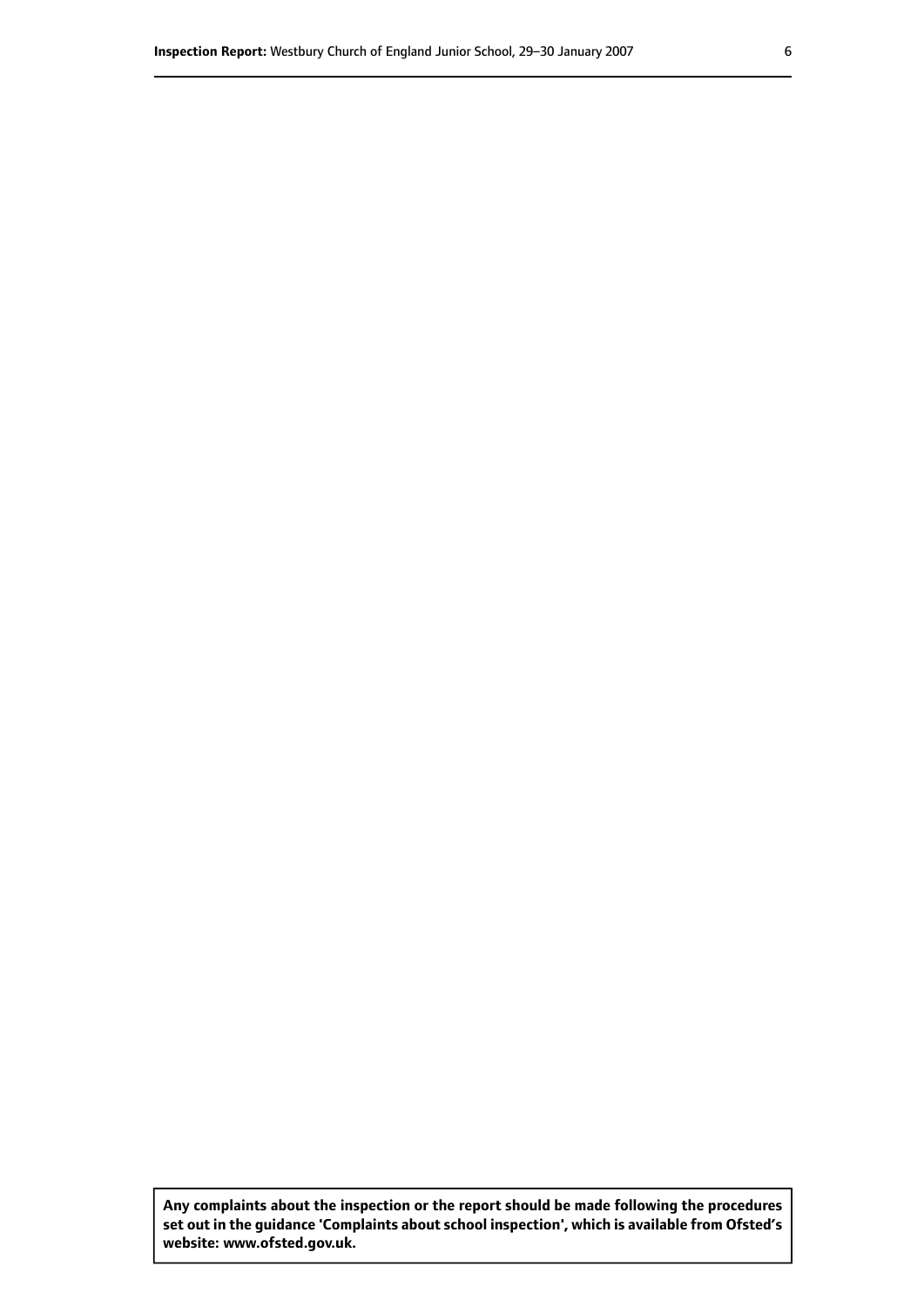# **Inspection judgements**

| Key to judgements: grade 1 is outstanding, grade 2 good, grade 3 satisfactory, and grade 4 | School  |
|--------------------------------------------------------------------------------------------|---------|
| inadeauate                                                                                 | Overall |

### **Overall effectiveness**

| How effective, efficient and inclusive is the provision of education, integrated<br>care and any extended services in meeting the needs of learners? |     |
|------------------------------------------------------------------------------------------------------------------------------------------------------|-----|
| How well does the school work in partnership with others to promote learners'<br>well-being?                                                         |     |
| The effectiveness of the school's self-evaluation                                                                                                    |     |
| The capacity to make any necessary improvements                                                                                                      |     |
| Effective steps have been taken to promote improvement since the last<br>inspection                                                                  | Yes |

### **Achievement and standards**

| How well do learners achieve?                                                                               |  |
|-------------------------------------------------------------------------------------------------------------|--|
| The standards <sup>1</sup> reached by learners                                                              |  |
| How well learners make progress, taking account of any significant variations between<br>groups of learners |  |
| How well learners with learning difficulties and disabilities make progress                                 |  |

### **Personal development and well-being**

| How good is the overall personal development and well-being of the<br>learners?                                  |   |
|------------------------------------------------------------------------------------------------------------------|---|
| The extent of learners' spiritual, moral, social and cultural development                                        |   |
| The behaviour of learners                                                                                        |   |
| The attendance of learners                                                                                       |   |
| How well learners enjoy their education                                                                          |   |
| The extent to which learners adopt safe practices                                                                |   |
| The extent to which learners adopt healthy lifestyles                                                            |   |
| The extent to which learners make a positive contribution to the community                                       |   |
| How well learners develop workplace and other skills that will contribute to<br>their future economic well-being | 3 |

# **The quality of provision**

| $\mid$ How effective are teaching and learning in meeting the full range of the $\mid$<br>learners' needs? |  |
|------------------------------------------------------------------------------------------------------------|--|
| How well do the curriculum and other activities meet the range of needs<br>and interests of learners?      |  |
| How well are learners cared for, guided and supported?                                                     |  |

 $^1$  Grade 1 - Exceptionally and consistently high; Grade 2 - Generally above average with none significantly below average; Grade 3 - Broadly average to below average; Grade 4 - Exceptionally low.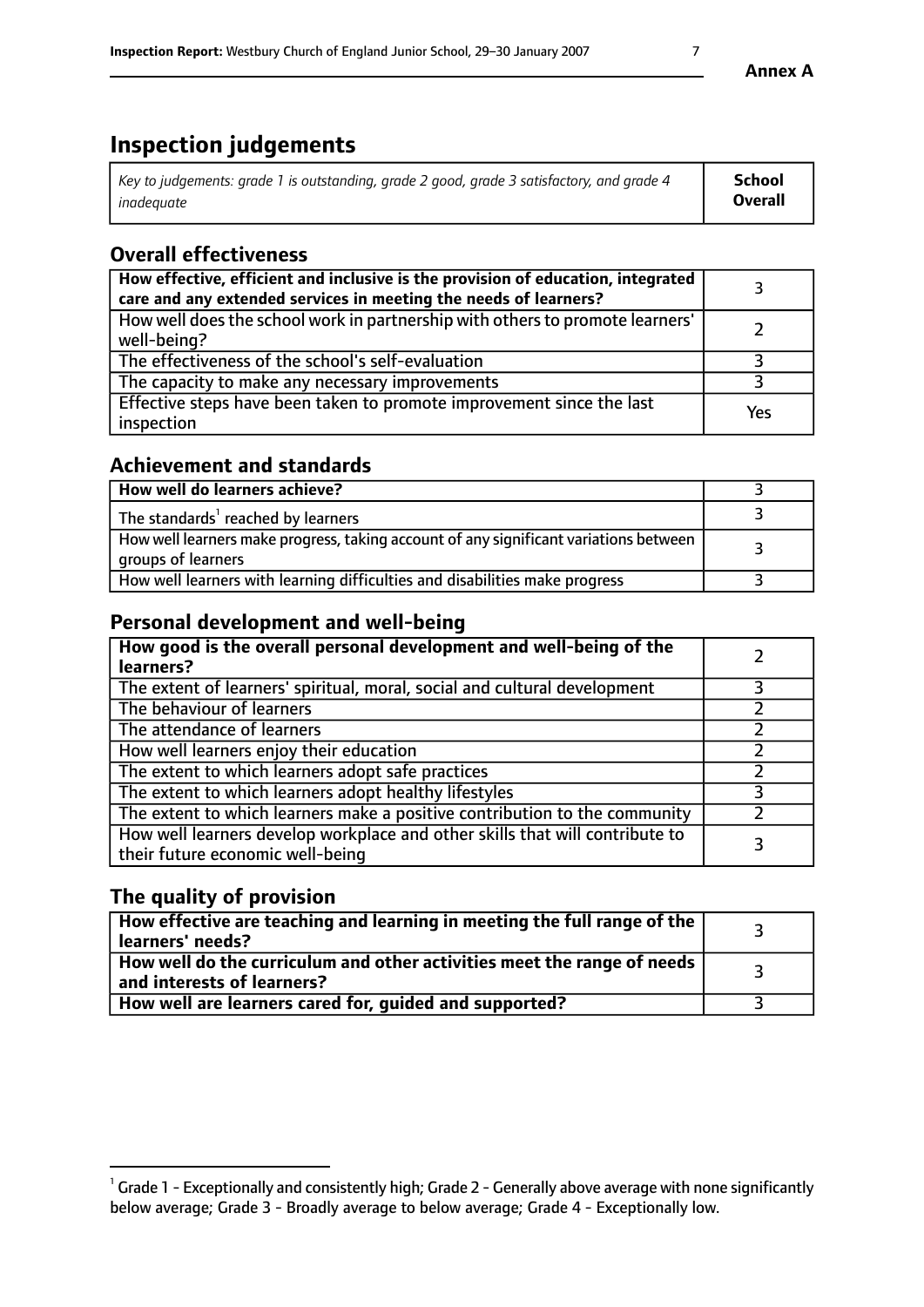# **Leadership and management**

| How effective are leadership and management in raising achievement<br>and supporting all learners?                                              | 3   |
|-------------------------------------------------------------------------------------------------------------------------------------------------|-----|
| How effectively leaders and managers at all levels set clear direction leading<br>to improvement and promote high quality of care and education |     |
| How effectively performance is monitored, evaluated and improved to meet<br>challenging targets                                                 | 3   |
| How well equality of opportunity is promoted and discrimination tackled so<br>that all learners achieve as well as they can                     |     |
| How effectively and efficiently resources, including staff, are deployed to<br>achieve value for money                                          | 3   |
| The extent to which governors and other supervisory boards discharge their<br>responsibilities                                                  | 3   |
| Do procedures for safequarding learners meet current government<br>requirements?                                                                | Yes |
| Does this school require special measures?                                                                                                      | No  |
| Does this school require a notice to improve?                                                                                                   | No  |